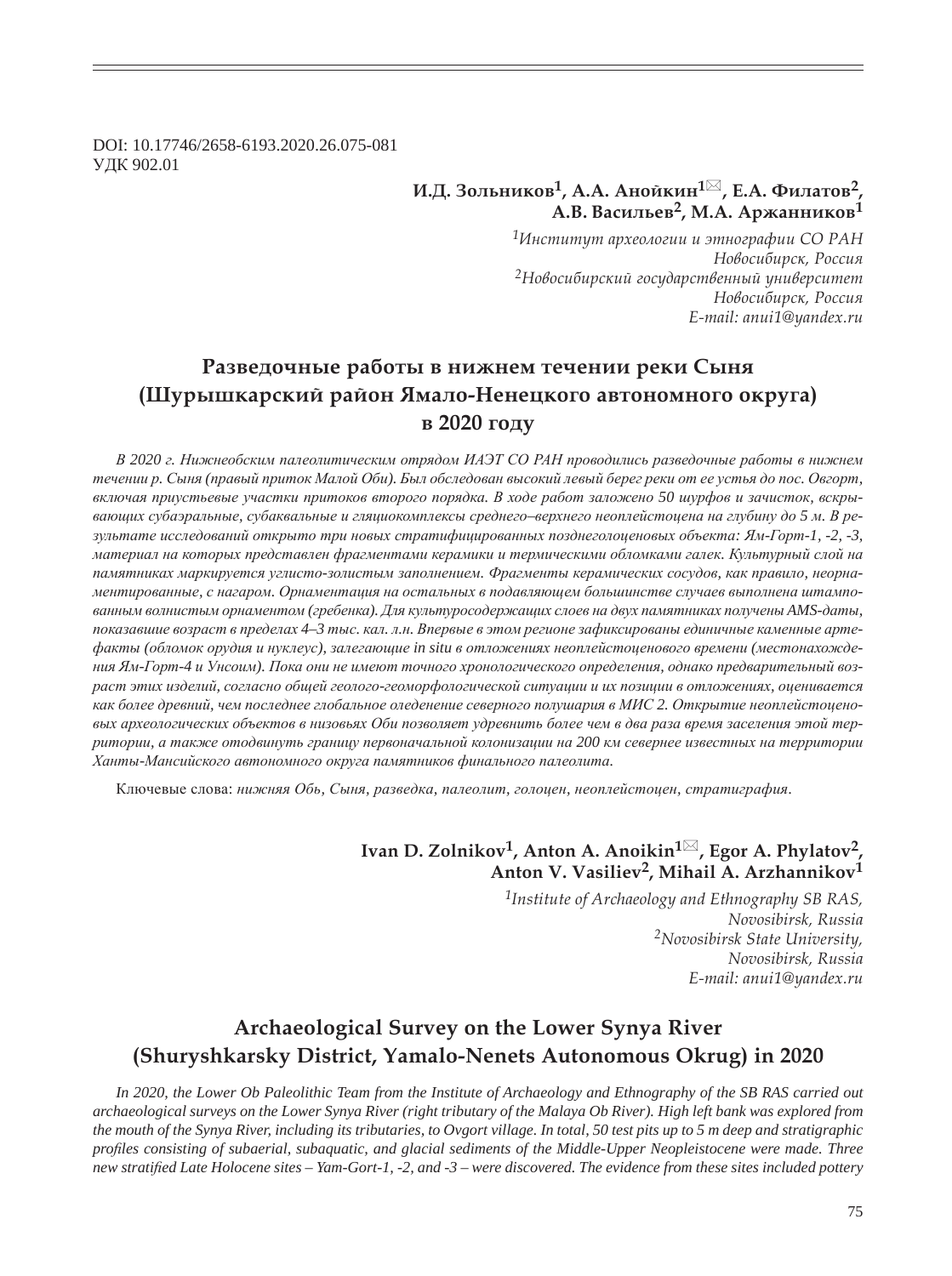*fragments and thermal fragments of pebbles; cultural layers were marked by carbonaceous and ashy filling. Pottery fragments with carbon deposits were mostly undecorated. Decoration on a few decorated fragments was made by stamped wavy ornamentation (comb). Radiocarbon dates of two sites were 4000–3000 BP. Lithic artifacts (tool fragment and a core) were found in situ in the Neopleistocene sediments (Yam-Gort-4 and Unsoim) for the first time in this region. This evidence has not yet been dated but according to the geological and geomorphological situation, it is earlier than MIS 2. The discovery of the Neopleistocene archaeological sites in the Lower Ob region makes it possible to move the border of first human migrations 200 km to the north and establish that peopling of this region started two times earlier than it had been previously thought.*

Keywords: *Lower Ob River, Synya River, archaeological survey, Paleolithic, Holocene, Neopleistocene, stratigraphy.*

Согласно современным представлениям, ранняя колонизация северных территорий Азии проходила в несколько этапов, начавшись на рубеже верхнего палеолита и окончательно завершившись в первой половине голоцена (11–6 тыс. л.н.) [Беспрозванный, Косинцев, Погодин, 2014; Величко и др., 2014]. В Приуралье археологические объекты начальных этапов верхнего палеолита известны в бассейне Печоры [Павлов, 2015], на востоке азиатской части материка – в бассейнах рек Лена и Яна (Бунге-Толле, Янская стоянка и др.), а также в устье Енисея (сопкаргинский мамонт) [Питулько, 2019]. При этом существует очень большой территориальный разрыв между этими редкими находками в заполярных районах и основной зоной концентрации палеолитических памятников Сибири, расположенной гораздо южнее (Алтай, Забайкалье, юг Красноярского края и т.д.). Такая ситуация способствовала возникновению гипотезы о существовании не только меридиональных маршрутов ранней колонизации северных территорий, служащих для продвижения первобытных коллективов по долинам главных сибирских рек вслед за стадами крупных животных, но и широтных миграционных перемещений, в первую очередь, при заселении Нижнего Приобья. Это пути, проходящие по субширотным сквозным долинам через Уральский хребет, связывающие Предуралье и Зауралье. Работы последних лет, проводимые авторским коллективом в низовьях Оби и на ее крупных притоках, показали существование геолого-геоморфологических и палеогеографических предпосылок подобных перемещений начиная примерно с 50 тыс. л.н., когда на данной территории уже не существовало ни ледников, ни подпрудных бассейнов [Зольников и др., 2020]. На возможность трансуральских миграций указывают находки артефактов палеолитического облика в береговой зоне на левобережье нижней Оби (Войкарский сор и др.), а также памятники мезолита и неолита, сконцентрированные здесь как в сквозных долинах через Урал, так и вблизи них. При этом Уральский хребет является основным и ближайшим к Обской долине источником качественного каменного сырья (яшмы, кремень, окремненные осадочные породы, эффузивы и др.). Весь имеющийся комплекс данных позволил предполагать, что человек посещал северо-запад Западно-Сибирской равнины в позднечетвертичное время, а исходной областью его миграционных маршрутов, скорее всего, являлись западные склоны Уральских гор.

В 2020 г. Нижнеобский палеолитический отряд ИАЭТ СО РАН продолжил поиск палеолитических объектов в нижнем течении Оби (Шурышкарский р-н ЯНАО), в т.ч. и с целью верификации данной гипотезы. Наряду с правобережьем Большой Оби (см. статью Зольникова и др. «Разведочные работы на правобережье Большой Оби в 2020 году» в данном сборнике) одним из основных участков исследований стала р. Сыня (левый приток Малой Оби) в ее нижнем течении, где был обследован высокий левый берег реки от ее устья до пос. Овгорт, включая приустьевые участки притоков второго порядка. Выбор района работ определялся в первую очередь тем, что долина Сыни в верхнем течении переходит в один из сквозных проходов через Уральский хребет, установленных ГИС-моделированием рельефа [Зольников и др., 2020], а также наличием в русловом галечнике принесенных со склонов Урала обломков, пригодных для регулярного расщепления горных пород, крайне редких в силу геологической истории на территории нижней Оби (рис. 1).

Археологическое изучение р. Сыня началось сравнительно недавно, что связано прежде всего с труднодоступностью этой территории [Кочегов, Фёдорова, 1995; Рудковский, 2004], и до недавнего времени наиболее древним памятником здесь являлось поселение бронзового века Лов-Санг-Хум III [Рудковский, 2012].

Разведочные работы 2020 г. на р. Сыня включали осмотр бечевника и шурфовку возвышенных участков, связанных с субаэральным чехлом I и II надпойменных террас. Всего на изученном отрезке левого берега (правый низкий берег реки имеет возвышение над бечевником, не превышающее первые метры, и заливается в высокие паводки на несколько км) было заложено 50 шурфов и зачисток, вскрывших субаэральные, субаквальные и гляциальные отложения среднего-верхнего неоплейстоцена на глубину до 5 м. В результате этих исследований здесь выявлено пять новых археологических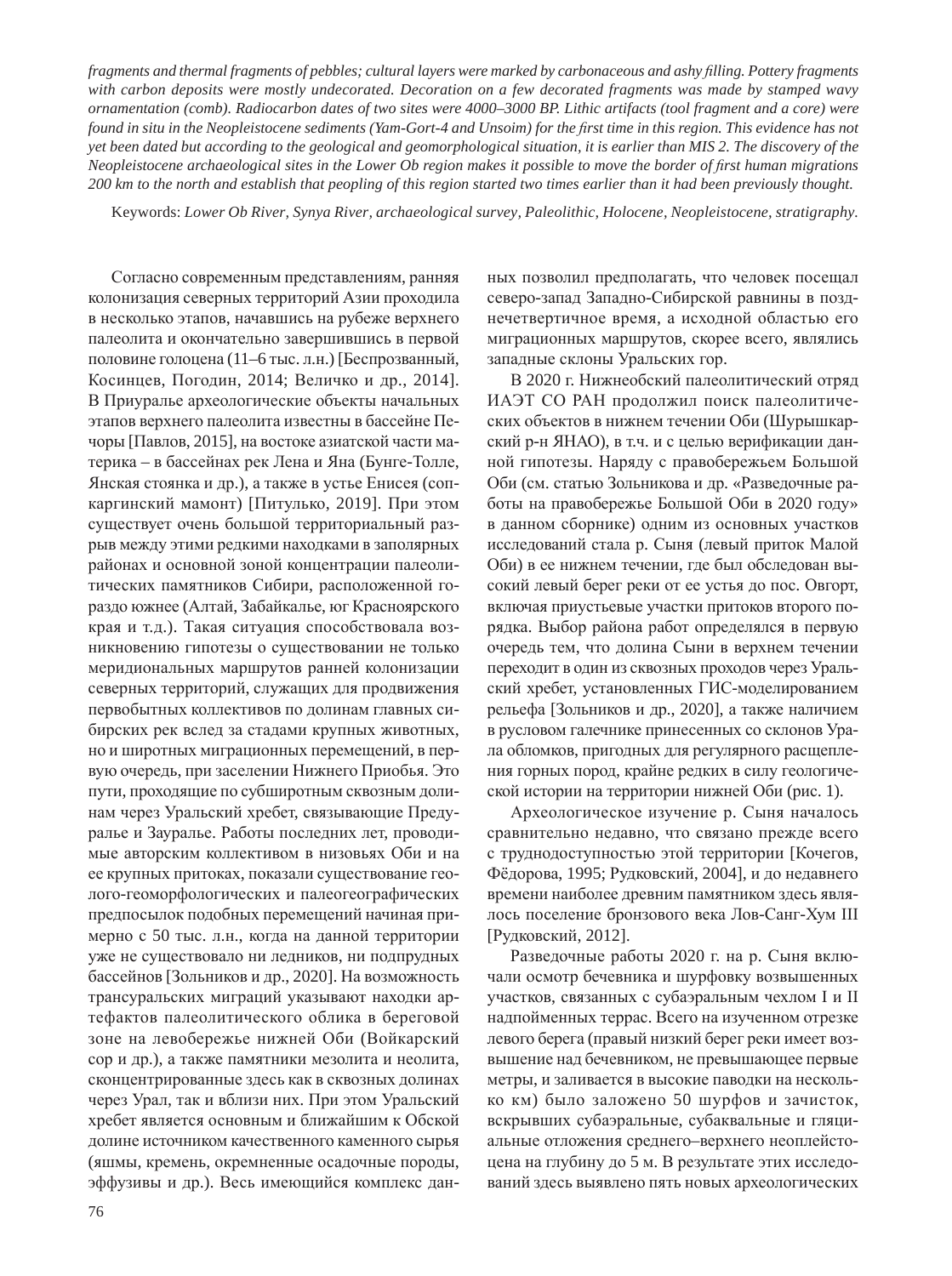

*Рис 1*. Район разведочных работ 2020 г. в нижнем течении р. Сыня с указанием обнаруженных археологических объектов.

объектов, три из которых (Ям-Горт-1, -2, -3) относятся к эпохе голоцена, а два (Ям-Горт-4 и Унсоим) – ко второй половине позднего неоплейстоцена.

 $A$ <sub>*M*-*Горт*-1. Памятник расположен на левобе-</sub> режье р. Сыня, в 11 км ниже по течению от пос. Ям-Горт, на правом борту безымянного притока. Площадка, где расположен памятник, имеет южную экспозицию, высота над бечевником – 6 м. На исследованном участке было заложено четыре шурфа, в двух из которых зафиксирован немногочисленный археологический материал. Наиболее полное представление о геологическом строении объекта дает шурф 1 (2  $\times$  1 м), пройденный на глубину 2,7 м.

По восточной стенке сверху вниз шурфом вскрыты следующие отложения.

Слой 1. Современная лесная подзолистая почва. Мощность – 0,2 м.

Слой 2. Светло-бурый неслоистый песок, алевритистый мелкозернистый, с двумя эфемерными палеопочвами, растасканными солифлюкцией на линзы и прослойки толщиной 2–3 см каждая. Субаэральный покров с двумя почвами. Мощность -0,1 м. В кровле слоя зафиксирован археологический материал.

Слой 3. Светло-серый с буроватым оттенком мелкозернистый, алевритистый песок, неслоистый. Субаэральный покров перфляционный. Мощность – 0,2 м.

Слой 4. Параллельное субгоризонтальное мелкое переслаивание светло-серого алевритового песка и светло-бурого алевропеска, существенно преобразованное солифлюкцией. Субаэральный покров делювиально-солифлюкционный. Мощность – 0,8 м.

Слой 5. Параллельное субгоризонтальное мелкое переслаивание светло-серого с желтым оттенком песка и серого алевритистого песка. От кровли слоя по южной стенке вниз идут клинья - псевдоморфозы по повторно-жильным льдам на глубину до 0,6 м. Субаэральный покров делювиальный. Мощность – 0.3 м.

Слой 6. Параллельное субгоризонтальное мелкое переслаивание серых алевритистых песков и алевропесков. Пятна и линзы Mn до 1 см в поперечнике. Субаэральный покров делювиальный. Мощность – 0,30–0,35 м.

Слой 7. Параллельное субгоризонтальное мелкое переслаивание светло-серых с желтоватым оттенком мелкозернистых песков и серых алевритисто-пелитовых песков. Тонкие постседиментационные клинья глубиной до 0,3 м. Пойменный аллювий большой реки. Мощность – 0,50–0,55 м.

Слой 8. Светло-серый хорошо промытый среднезернистый песок. В кровле цепочечный прослой гравийно-галечника. Русловой аллювий большой реки. Видимая мощность – до 0,2 м.

Археологический материал представлен фрагментом неорнаментированного керамического сосуда с нагаром и обломками галек и валунов с признаками термического воздействия. По углю из культуросодержащего слоя на ускорительном масс-спектрометре ИЯФ СО РАН (г. Новосибирск) была получена AMS-дата 3340–3000 кал. л.н. (GV-03041).

 $A$ <sub>*M*-*Горт*-2. Памятник расположен на левобе-</sub> режье р. Сыня, в 1 км вверх по течению от Ям-Горт-1, на правом борту безымянного притока.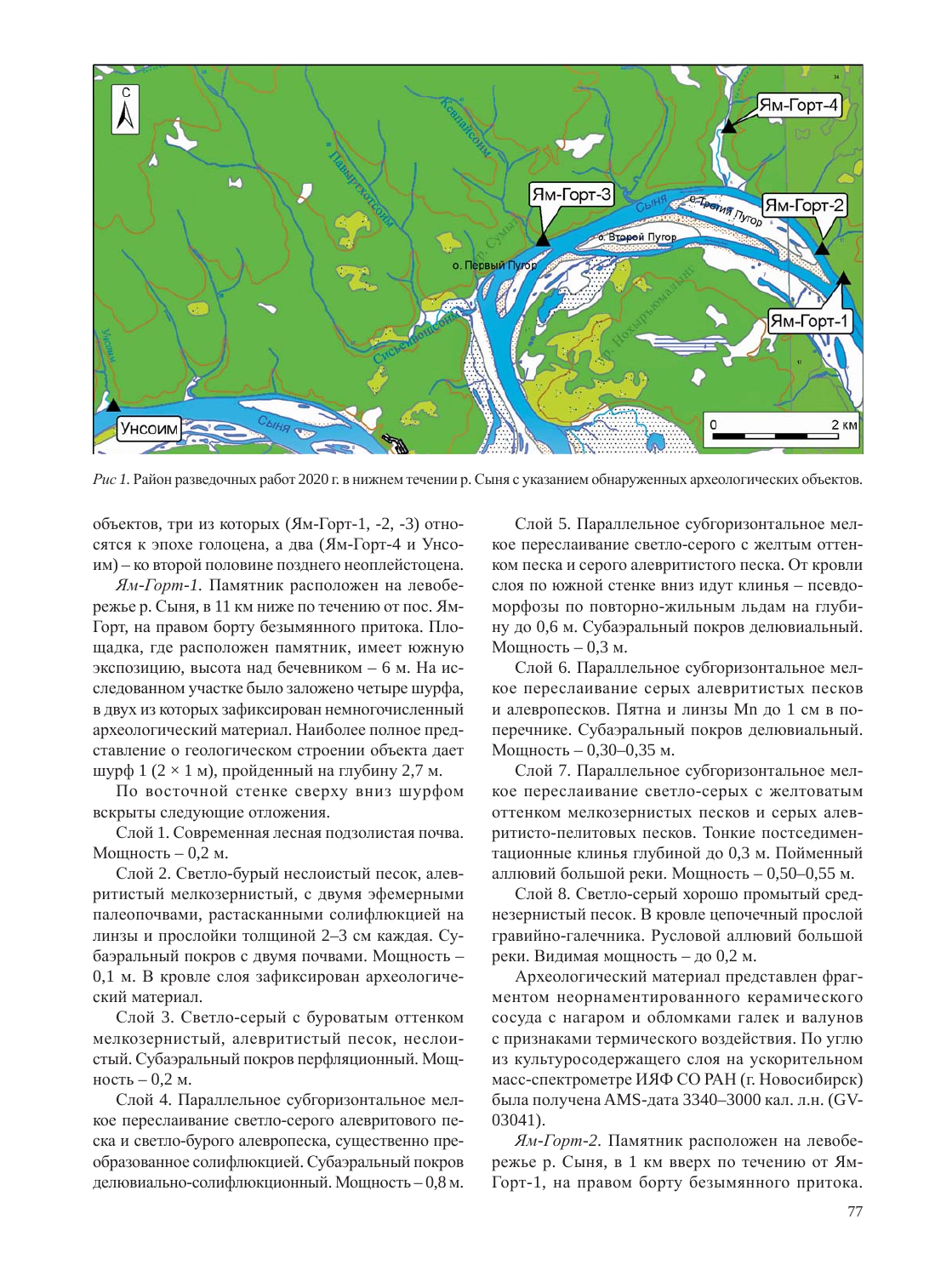Площадка, где расположен памятник, имеет южную экспозицию, высота над бечевником – 7 м. На исследованном участке было заложено три шурфа, в одном из которых (шурф 1) зафиксирован немногочисленный археологический материал. Часть артефактов (фрагменты керамики) была собрана в поверхностном залегании на месте «выворотня» поваленного ветром дерева, в нескольких метрах от шурфа 1. Геологическое строение объекта на основании разреза, полученного в шурфе 1 (2,0  $\times$  1,0  $\times$  $\times$  2,6 м), выглядит следующим образом (сверху вниз).

Слой 1. Современная лесная подзолистая почва. Мощность – 0,3 м.

Слой 2. Погребенная палеопочва. В кровле темно-серый до черного гумусовый горизонт 2–3 см толщиной; под ним белесый песчанистый горизонт толщиной 4–6 см; еще ниже буроватый горизонт толщиной 3–4 см. Кровля и подошва неровные. Мощность – 0,1 м. В кровле слоя зафиксирован археологический материал.

Слой 3. Серый с палево-бурым оттенком неслоистый песок алевритистый, мелкозернистый. Слабо проявленные за счет литологической однородности солифлюкционные текстуры. Субаэральный покров перфляционно-солифлюкционный. Мощность – 0,3 м.

Слой 4. Серый с табачным оттенком песок, алевритистый с нечетко выраженной параллельной субгоризонтальной тонко-мелкой слоистостью. Субаэральный покров перфляционный. Мощность – 0,3 м.

Слой 5. Серый с табачным оттенком песок, алевритовый, неслоистый, солифлюкционно перемешанный. Подошва неровная с перепадами амплитудой 0,2 м за счет клиньев, идущих вниз. Субаэральный покров солифлюкционный. Мощность – 0,2–0,4 м.

Слой 6. Параллельно субгоризонтальное мелкое переслаивание рыжеватого мелкозернистого алевритового песка и серого алевропеска. Через слой проходят клинья с зубчатыми краями – псевдоморфозы по повторно-жильным льдам, выполненные вышележащим песком. Фиксируются мелкие пятна и прослойки Mn. Субаэральный покров делювиальный. Мощность – 0,6–0,8 м.

Слой 7. Светло-серый хорошо промытый песок, мелко-среднезернистый, параллельно субгоризонтально слоистый. В прикровельной части два мелких (толщиной 2–3 см каждый) прослоя серого алевропеска. Аллювий большой реки. Видимая мощность – до 0,6 м.

Археологический материал представлен 12 фрагментами керамических сосудов разных типов (рис. 2, 1). В основном керамика неорнаментированная, на большинстве фрагментов присутствует

нагар. Представлено три однотипных фрагмента горловины тонкостенных слабопрофилированных сосудов со штампованным волнистым орнаментом (гребенка) по шейке и венчику. По венчику также идет поясок из проколов.

По углю из культуросодержащего слоя и по отложениям палеопочвы на ускорительном массспектрометре ИЯФ СО РАН были получены две AMS-даты: 3824–3491 кал. л.н. (GV-03039/2) и 4223–3872 кал. л.н. (GV-03039/1) соответственно.

 $A$ <sub>*M*</sub>-*Горт*-3. Памятник расположен на левобережье р. Сыня, в 6 км ниже по течению от пос. Ям-Горт, на правом приустьевом мысу р. Кеапайсоим. Площадка, где находится памятник, имеет южную экспозицию и представляет собой эрозионный останец на высоте 8 м над бечевником. На исследованном участке было заложено десять шурфов, в трех из которых зафиксирован немногочисленный археологический материал.

Наиболее полное представление о геологическом строении объекта дает шурф 3 ( $2 \times 1$  м), пройденный на глубину 1,7 м.

По юго-восточной стенке сверху вниз шурфом вскрыты следующие отложения.

Слой 1. Современная лесная подзолистая почва. Мощность – 0,3 м. В подошве слоя зафиксирован археологический материал.

Слой 2. Антропогенно преобразованная вложка с линзами, пятнами и прослоями гумуса в песке. Мощность – 0,05–0,20 м. В кровле слоя зафиксирован археологический материал.

Слой 3. Светло-бурый параллельно субгоризонтально слоистый алевропесок, иногда алеврит. Субаэральный покров делювиальный. Мощность –  $0,3-0,5$  M.

Слой 4. Светло-бурый алевропесок неслоистый. Субаэральный покров суперфляционный. Мощность – 0,4 м.

Слой 5. Серая до темно-серой палеопочва. Гумусированный горизонт раздерган и размазан солифлюкцией. Мощность – 0,1 м.

Слой 6. Светло-бурый алевропесок неслоистый. Субаэральный покров суперфляционный. Мощность – 0,15 м.

Слой 7. Темно-серый гумус. Палеопочва. Мощность – 0,05–0,10 м.

Слой 8. Светло-бурый алевропесок неслоистый. Субаэральный покров неслоистый суперфляционный. Мощность – 0,15–0,20 м.

Слой 9. Огнище с углями и гумусом. Мощность – 0,05 см.

Слой 10. Светло-бурый алеврит пелитовый. Озерно-болотные отложения. Мощность – 0,2 м.

Слой 11. Светло-бурый алеврит с галькой и щебнем. Перлювий. Видимая мощность – до 0,2 м.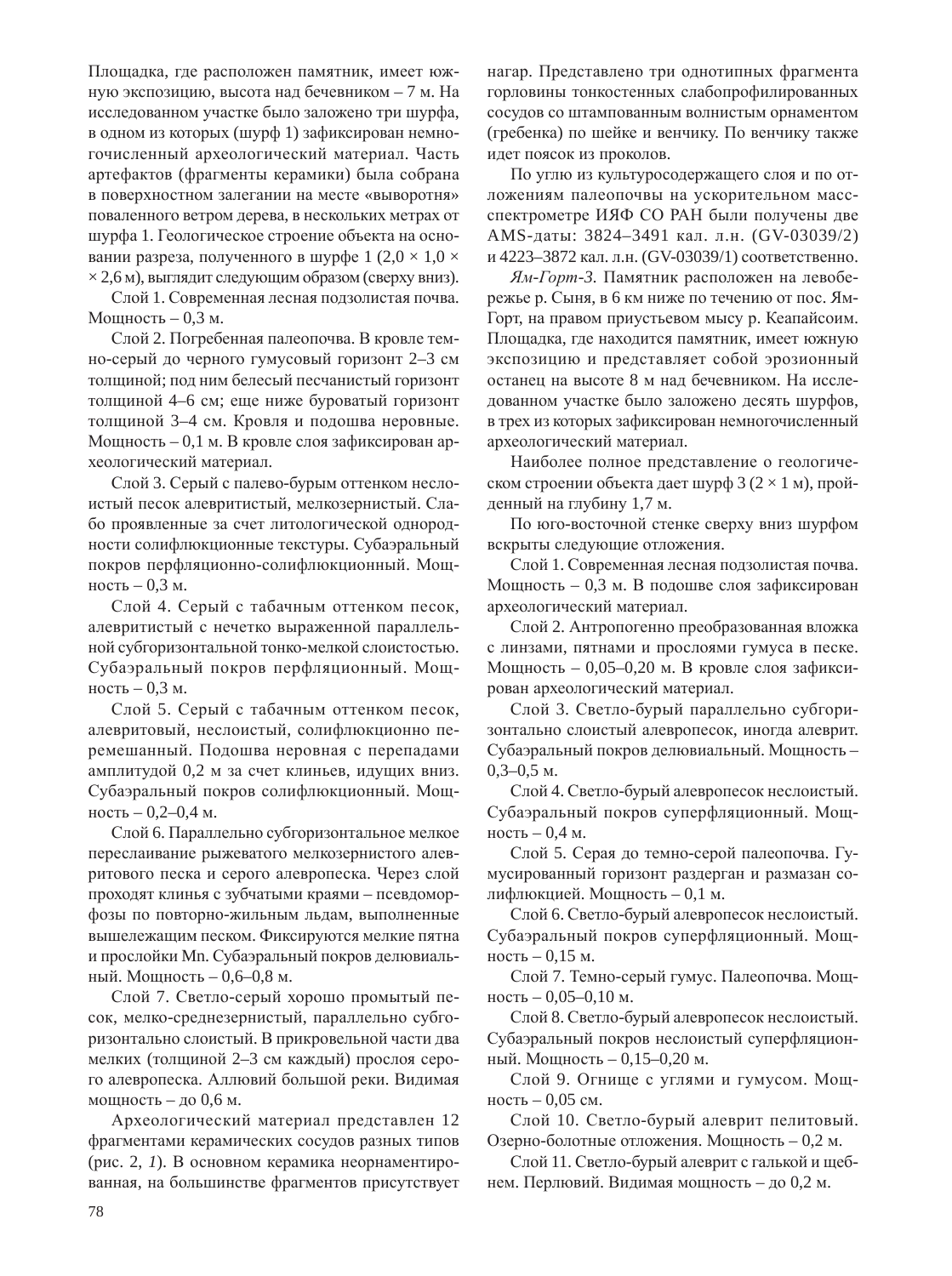

Рис. 2. Археологический материал, полученный в ходе разведочных работ 2020 г. на местонахождениях Ям-Горт-2 (1), əɦ-Ƚɨɪɬ-3 (*2, 3*), əɦ-Ƚɨɪɬ-4 (*5ɚ, 5ɛ*), ɍɧɫɨɢɦ (*6ɚ, 6ɛ*) ɢ ɛɟɱɟɜɧɢɤɟ ɨɤɨɥɨ ɦɟɫɬɨɧɚɯɨɠɞɟɧɢɹ ɍɧɫɨɢɦ (*4*).  $1-3$  – фрагменты керамики;  $4$  – галечное скребло;  $5$  – заготовка орудия;  $6$  – нуклеус.

Археологический материал зафиксирован на контакте слоев 1 и 2 и связан с гумусо-углистыми прослоями, имеющими мощность 2–5 см.

В общей коллекции с объекта присутствуют пять фрагментов керамических сосудов, в т.ч. два апплицирующихся фрагмента горловины тонкостенного слабопрофилированного сосуда со штампованным волнистым орнаментом (гребенка) по шейке и венчику, а также пояском проколов по венчику (рис. 2, 2). Еще один фрагмент представляет собой часть венчика баночного сосуда (?), край которого косо срезан внутрь и орнаментирован косыми насечками (рис. 2, 3).

По углю из огнища в основании разреза (слой 9) на ускорительном масс-спектрометре ИЯФ СО РАН была получена AMS-дата: 10491–10193 кал. л.н. (GV-03035).

 $A$ <sup>*M*</sup>-*Горт*-4. Памятник расположен на левобережье р. Сыня, в 2 км выше по течению от Ям-Горт-2, на левом берегу р. Унъюхолсоим, в 0,5 км от ее впадения в Сыню, на береговом мысу южной экспозиции.

На исследованном участке было заложено пять шурфов, в одном из которых зафиксирован единичный артефакт. Шурф имеет г-образную форму  $(3 \times 2 \text{ m})$ , общую площадь 5 м<sup>2</sup> и глубину 2,7 м, высота над бечевником – 5 м.

Шурфом вскрыты следующие отложения (сверху вниз).

Слой 1. Современная лесная подзолистая почва. Мошность – 0,2 м.

Слой 2. Бурый, светло-бурый алеврит неслоистый. Субаэральный покров суперфляционный. Мощность – 0,4 м.

Слой 3. Субпараллельное слабонаклонное мелко-среднее переслаивание с падением с юга на север серого алеврита и бурого алевропеска. Слоистость деформирована, но в целом параллельна подошве. Субаэральный покров делювиально-солифлюкционный. Мощность – 0,4 м.

Слой 4. Деформированное переслаивание бурого алевропеска и алеврита. Солифлюксий. Мощность – 0,4 м. В подошве слоя зафиксирован археологический материал.

Слой 5. Бурый пескоалевропелит опесчаненный с редкими валунами и галькой, неслоистый. Морена основная. Мощность – 0,4–0,5 м.

Слой 6. Базальный слой гляциомеланжа из подстилающего светло-серого мелкозернистого песка и бурого диамиктона (пескоалевропелита). Пологие надвиги, полосы, будинаж, пятна. Гляциодинамический контакт. Мощность – 0,2–0,4 м.

Слой 7. Светло-серый песок, деформированный наложенными гляциодинамическими текстурами. В нижней части – валун. Изначально – аллювий. Сейчас – отторженец в морене. Видимая мощность – до 0,7 м.

Археологический материал представлен одним каменным артефактом. Это заготовка орудия, выполненная на плитке темно-коричневой сильно окремненной осадочной породы (рис. 2, 5*a*, 5*6*). Широкие плоскости частично покрыты мелкими плоскими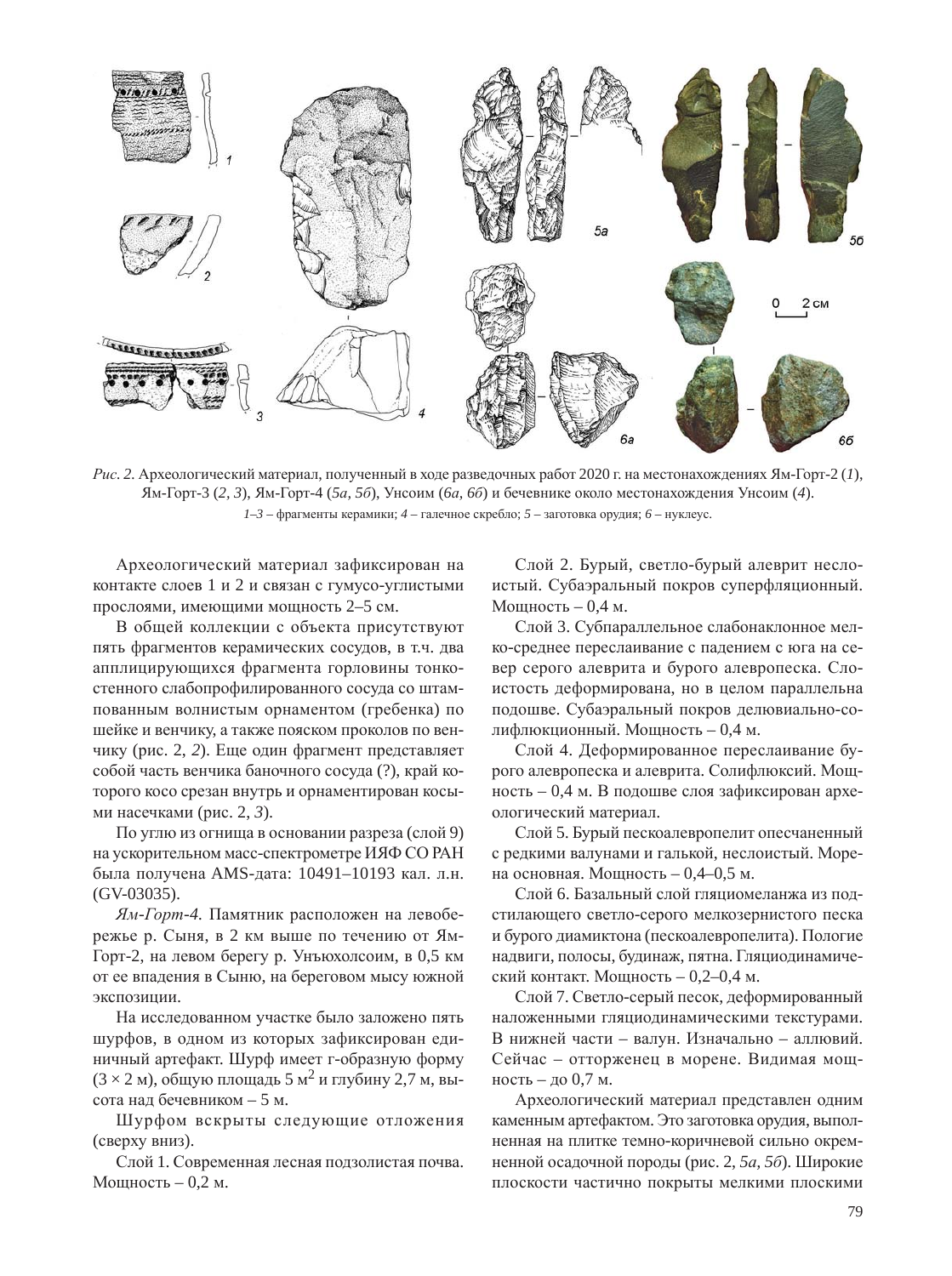сколами и разноразмерной уплощающей ретушью. Одна из узких граней представляет собой обушок, противолежащая – тонкая, подработана мелкой краевой ретушью. Исходя из стратиграфической позиции артефакта, залегающего в делювиально-солифлюкционных отложениях, перекрывающих тазовскую морену, его предполагаемый возраст должен находиться в интервале 50–30 тыс. л.н.

Унсоим. Памятник расположен на левобережье р. Сыня, в 5 км выше по течению от пос. Ям-Горт, на левом устьевом мысу р. Унсоим (приток Сыни). Площадка имеет южную экспозицию, высота над бечевником – 5 м.

На исследованном участке было заложено три шурфа, в одном из которых зафиксирован единичный артефакт. Шурф 2 имеет г-образную форму  $(3 \times 2 \text{ m})$ , общую площадь 5 м<sup>2</sup> и глубину 2,6 м; высота над бечевником – 5 м.

Шурфом вскрыты следующие отложения  $($ сверху вниз $)$  (рис. 3).

Слой 1. Современная лесная почва. Мощность –  $0.2<sub>M</sub>$ .

Слой 2. Светло-бурый алевропесок неслоистый. Субаэральный покров перфляционно-солифлюкционный. Мощность – 0,2 м.

Слой 3. Прослой темно-серый гумусированный. Палеопочва. Мощность – 0,02–0,05 м.

Слой 4. Светло-серый с палевым оттенком алевритистый песок, неслоистый. Субаэральный покров перфляционно-солифлюкционный. Мощность – 0,15–0,35 м.

Слой 5. Гумусированый прослой, «раздерганный» и «растасканный» солифлюкцией. Эфемерная палеопочва. Мощность – 0,2 м.

Слой 6. Светло-бурый алеврит неслоистый. Субаэральный покров суперфляционный. Мощ-

> ность – 0,50–0,55 м. В подошве слоя зафиксирован археологический и фаунистический материал.

Слой 7. Параллельное субгоризонтальное мелкое переслаивание серого алеврита и бурого пескоалевропелита. Делювий. Мощность – 0,70–0,75 м.

Слой 8. Серый с буроватым оттенком неслоистый алеврит. Субаэральный покров суперфляционный. Мощность – 0,2 м.

Слой 9. Бурый пескоалевропелит с редкими валунами и галькой, неслоистый. Монолитная основная морена. Видимая мощность – до 0,1 м.

Археологический материал представлен одноплощадочным однофронтальным нуклеусом параллельного принципа скалывания, выполненным из серого кварцита (см. рис. 2, 6*a*, 6*6*). Помимо этого, в слое зафиксировано несколько мелких неопределимых фрагментов трубчатых костей. На бечевнике в районе памятника было поднято массивное галечное скребло, оформленное мелкими и средними упорядоченными сколами (рис. 2, 4).

Таким образом, в результате разведочных работ 2020 г. в нижнем течении р. Сыня было открыто три новых стратифицированных позднеголоценовых объекта. Кроме того, впервые в этом регионе зафиксировано присутствие каменных артефактов, относящихся к неоплейстоценовому времени, *in situ*. Пока они не имеют точного хронологического определения, однако пред-





Рис. 3. Фотография (*a*) и стратиграфический разрез (б) северной стенки шурфа 2 на местонахождении Унсоим.

 $1$  – современная почва;  $2$  – песок;  $3$  – алевропесок;  $4$  – пескоалевропелит;  $5$  – алеврит; 6 – отложения морены; 7 – палеопочва; 8 – артефакт; 9 – номера литологических слоев.